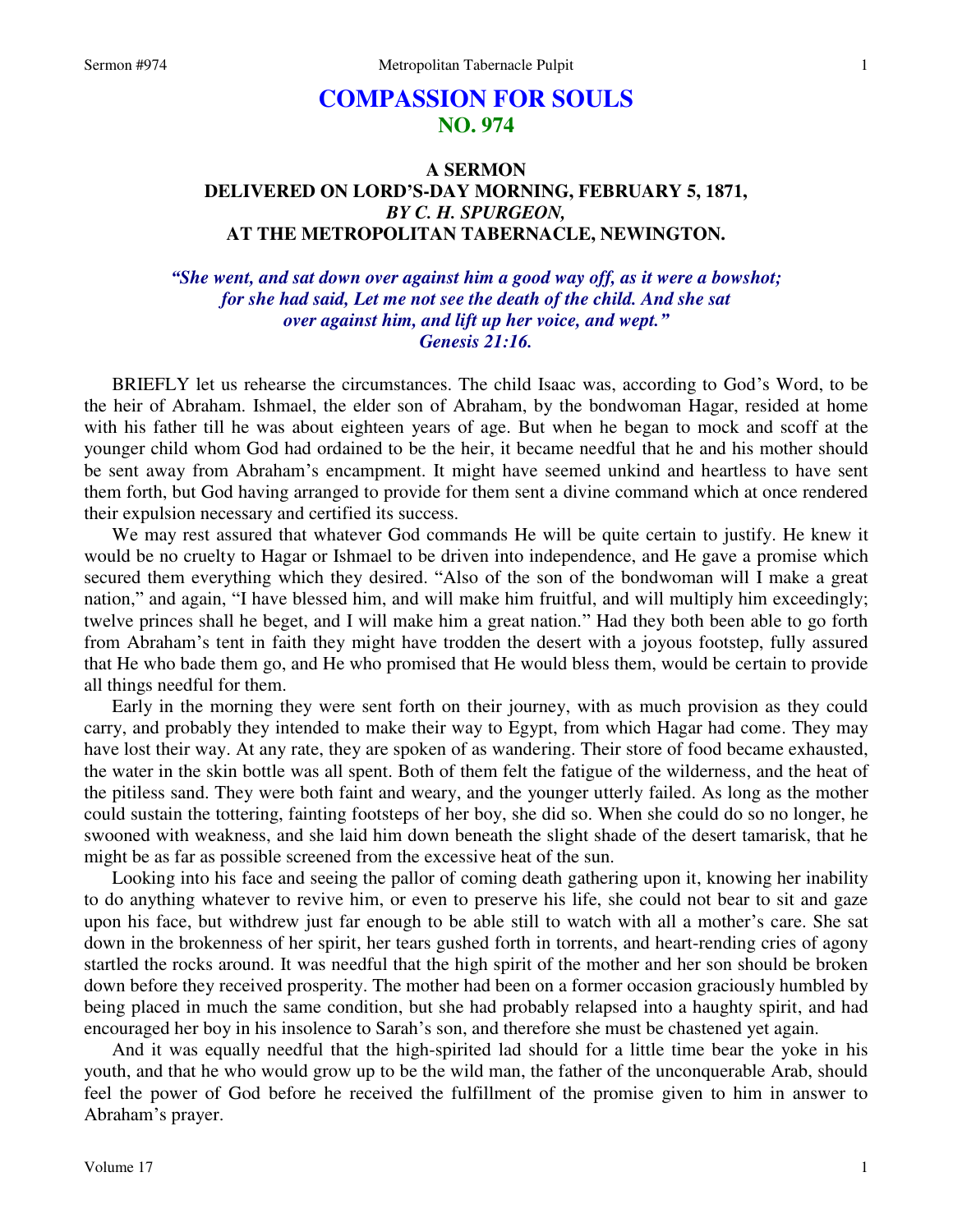If I read the text aright, while the mother was thus weeping, the child, almost lost to all around, was nevertheless conscious enough of his own helpless condition, and sufficiently mindful of his father's God to cry in his soul to heaven for help. And the Lord heard not so much the mother's weeping (for the feebleness of her faith, which ought to have been stronger in memory of a former deliverance, hindered her prayer), but the silent, unuttered prayers of the fainting lad went up into the ears of Elohim, and the angel of Elohim appeared and pointed to the well. The child received the needed draught of water, was soon restored, and in him and his posterity the promise of God received and continues to receive a large fulfillment. I am not about to speak upon that narrative except as it serves me with an illustration for the subject which I would now press upon you.

Behold the compassion of a mother for her child expiring with thirst. And remember that such a compassion ought all Christians to feel towards souls that are perishing for lack of Christ, perishing eternally, perishing without hope of salvation. If the mother lifted up her voice and wept, so also should we. And if the contemplation of her dying child was all too painful for her, so may the contemplation of the wrath to come, which is to pass upon every soul that dies impenitent, become too painful for us, but yet at the same time it should stimulate us to earnest prayer and ardent effort for the salvation of our fellow men.

I shall speak, this morning, upon *compassion for souls, the reasons which justify it, the sight it dreads, the temptation it must fight against, the paths it should pursue, the encouragement it may receive*.

**I.** COMPASSION FOR SOULS—THE REASONS WHICH JUSTIFY IT, NAY, COMPEL IT.

It scarce needs that I do more than rehearse in bare outline the reasons why we should tenderly compassionate the perishing sons of men. For first, observe *the dreadful nature of the calamity which will overwhelm them*. Calamities occurring to our fellow men naturally awaken in us a feeling of commiseration. But what calamity under heaven can be equal to the ruin of a soul? What misery can be equal to that of a man cast away from God and subject to His wrath world without end?

Today your hearts are moved as you hear the harrowing details of war. They have been dreadful indeed. Houses burnt, happy families driven as vagabonds upon the face of the earth, domestic circles and quiet households broken up, men wounded, mangled, massacred by thousands, and starved. I was about to say, by millions, but the miseries of war, if they were confined to this world alone, were nothing compared with the enormous catastrophe of tens of thousands of spirits accursed by sin and driven by justice into the place where their worm dies not, and their fire is not quenched.

The edge of the sword grows blunt at last, the flame of war dies out for want of fuel, but lo! I see before me a sword which is never quiet, a fire unquenchable. Alas! that the souls of men should fall beneath the infinite ire of justice. All your hearts have been moved of late with the thought of famine, famine in a great city. The dogs of war, and this the fiercest mastiff of them all, have laid hold upon the fair throat of the beautiful city which thought to sit as a lady forever and see no sorrow. You are hastening with your gifts, if possible to remove her urgent need, and to avert her starvation. But what is a famine of bread compared with that famine of the soul which our Lord describes when He represents it as pleading in vain for a drop of water to cool its tongue tormented in the flame?

To be without bread for the body is terrible, but to be without the bread of eternal life, none of us can tell the weight of horror which lies there! When Robert Hall, in one of the grand flights of his eloquence, pictured the funeral of a lost soul, he made the sun to veil his light, and the moon her brightness. He covered the ocean with mourning, and the heavens with sackcloth, and declared that if the whole fabric of nature could become animated and vocal, it would not be possible for her to utter a groan too deep, or a cry too piercing to express the magnitude and extent of the catastrophe.

Time is not long enough for the sore lamentation which would attend the obsequies of a lost soul. Eternity must be charged with that boundless woe and must utter it in weeping and wailing and gnashing of teeth. Not the tongues of prophets, nor of seraphs could set forth all the sorrow of what it is to be condemned from the mouth of mercy, damned by the Savior who died to save, pronounced accursed by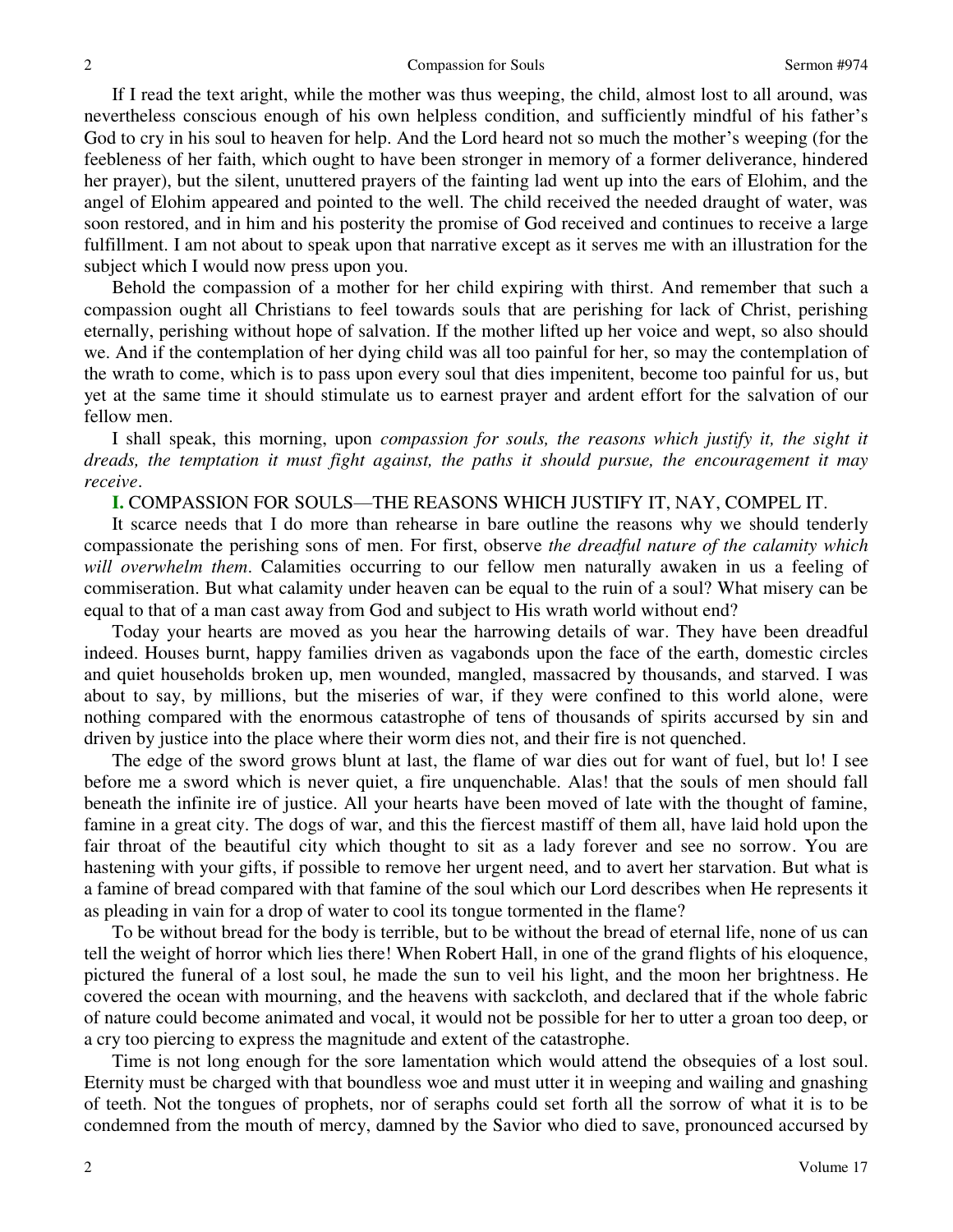rejected love. The evil is so immense that imagination finds no place and understanding utterly fails. Brethren, if our hearts do not yearn for men who are daily hastening towards destruction, are we men at all?

I could abundantly justify compassion for perishing men, even on the ground of *natural feelings*. A mother who did not, like Hagar, weep for her dying child—call her not "mother," call her "monster." A man who passes through the scenes of misery which even this city presents in its more squalid quarters, and yet is never disturbed by them, I venture to say he is unworthy of the name of man. Even the common sorrows of our race may well suffuse our eyes with tears, but the eternal sorrow, the infinite lake of misery—he who grieves not for this, write him down a demon, though he wear the image and semblance of a man. Do not think the less of this argument because I base it upon feelings common to all of woman born, for remember that grace does not destroy our manhood when it elevates it to a higher condition.

*In this instance what nature suggests grace enforces*. The more we become what we shall be, the more will compassion rule our hearts. The Lord Jesus Christ, who is the pattern and mirror of perfect manhood, what said He concerning the sins and the woes of Jerusalem? He knew Jerusalem must perish. Did He bury His pity beneath the fact of the divine decree, and steel His heart by the thought of the sovereignty or the justice that would be resplendent in the city's destruction? Nay, not He, but with eyes gushing like founts, He cried, "O Jerusalem, Jerusalem, how often would I have gathered your children together as a hen gathers her chickens under her wings! and you would not."

If you would be like Jesus, you must be tender and very pitiful. You would be as unlike Him as possible if you could sit down in grim content, and with a Stoic's philosophy, turn all the flesh within you into stone. If it be natural then, and above all, if it be natural to the higher grace-given nature, I beseech you, let your hearts be moved with pity, do not endure to see the spiritual death of mankind. Be in agony as often as you contemplate the ruin of any soul of the seed of Adam.

Brethren, *the whole run and current, and tenor, and spirit of the Gospel* influences us to compassion. You are debtors, for what were you if compassion had not come to your rescue? Divine compassion, all undeserved and free, has redeemed you from your vain conversation. Surely those who receive mercy should show mercy. Those who owe all they have to the pity of God, should not be pitiless to their brethren. The Savior never for a moment tolerates the self-righteous isolation which would make you despise the prodigal, and cavil at his restoration, much less the Cainite spirit which cries, "Am I my brother's keeper?"

No doctrine is rightly received by you if it freezes the genial current of your Christian compassion. You may know the truth of the doctrine, but you do not know the doctrine in truth if it makes you gaze on the wrath to come without emotions of pity for immortal souls. You shall find everywhere throughout the Gospel that it rings of brotherly love, tender mercy, and weeping pity. If you have indeed received it in its power, the love of Christ will melt your spirit to compassion for those who are despising Christ and sealing their own destruction.

Let me beseech you to believe that it is *needful* as well as justifiable that you should feel compassion for the sons of men. You all desire to glorify Christ by becoming soul-winners—I hope you do—and be it remembered that, other things being equal, he is the fittest in God's hand to win souls who pities souls most. I believe he preaches best who loves best, and in the Sunday school and in private life each soulseeker shall have the blessing very much in proportion to his yearning for it.

Paul becomes a savior of many because his heart's desire and prayer to God is that they may be saved. If you *can* live without souls being converted, you shall live without their being converted. But if your soul breaks for the longing that it has towards Christ's glory, and the conversion of the ungodly, if like her of old you say, "Give me children, or I die," your insatiable hunger shall be satisfied, the craving of your spirit shall be gratified.

Oh! I would to God there should come upon us a divine hunger which cannot stay itself except men yield themselves to Jesus. An intense, earnest, longing, panting desire that men should submit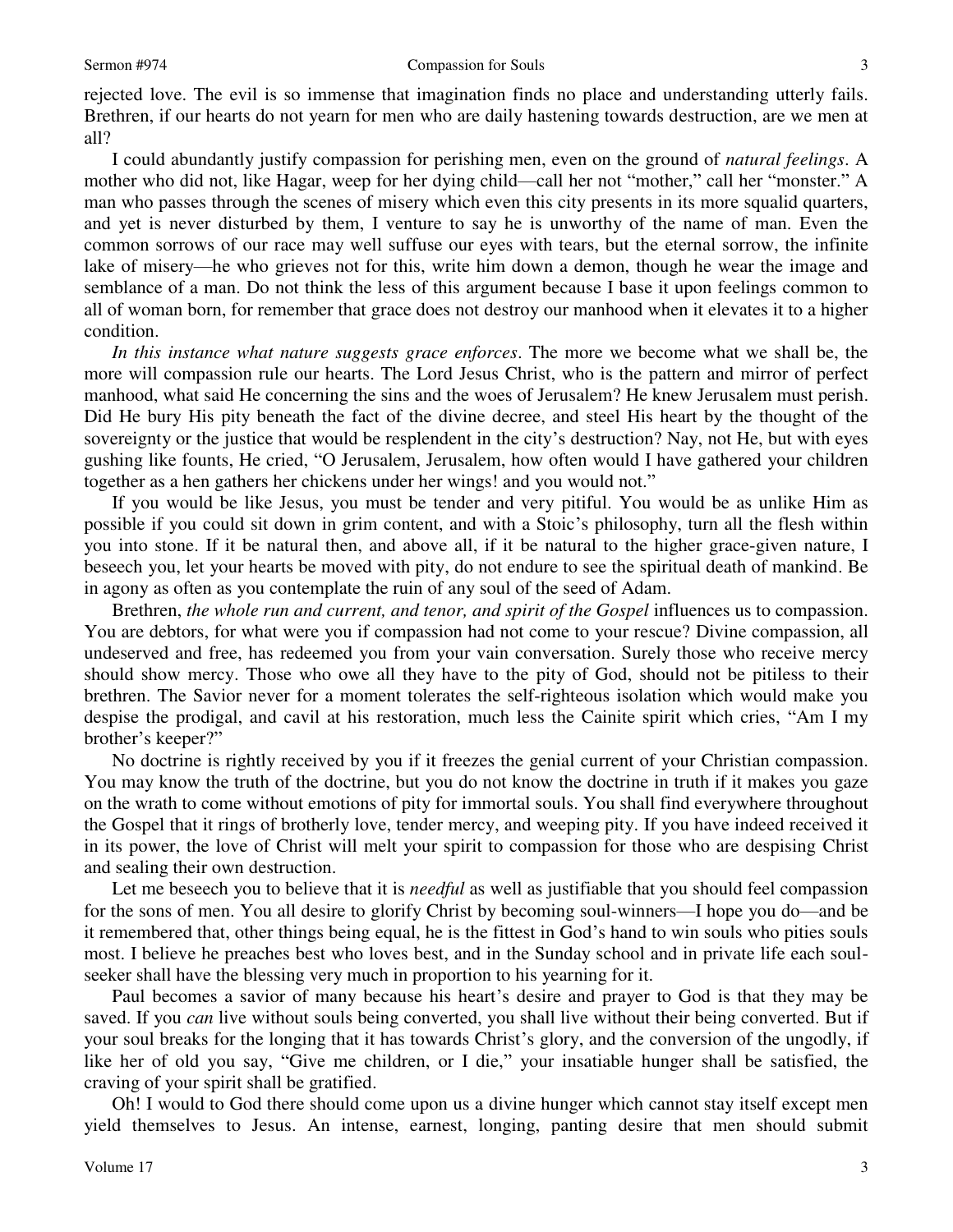themselves to the Gospel of Jesus. This will teach you better than the best college training how to deal with human hearts. This will give the stammering tongue the ready word. The hot heart shall burn the cords which held fast the tongue. You shall become wise to win souls, even though you never exhibit the brilliance of eloquence or the force of logic. Men shall wonder at your power—the secret shall be hidden from them, the fact being that the Holy Ghost shall overshadow you, and your heart shall teach you wisdom, God teaching your heart. Deep feeling on your part for others shall make others feel for themselves, and God shall bless you, and that right early.

But I stand not here any longer to justify what I would far rather commend, and personally feel.

*"Did Christ o'er sinners weep, And shall our cheeks be dry? Let floods of consecrated grief Stream forth from every eye."*

Is God all love, and shall God's children be hard and cold? Shall heaven compassionate and shall not earth that has received heaven's mercy send back the echo of compassion? O God, make us imitators of You in Your pity towards erring men.

**II.** We shall pass on to notice THE SIGHT WHICH TRUE COMPASSION DREADS.

Like Hagar, the compassionate spirit says, "Let me not see the death of the child," or as some have read it, "How can I see the death of the child?" To contemplate a soul passing away without hope is too terrible a task! I do not wonder that ingenious persons have invented theories which aim at mitigating the terrors of the world to come to the impenitent. It is natural they should do so, for the facts are so alarming as they are truthfully given us in God's Word, that if we desire to preach comfortable doctrine and such as will quiet the consciences of idle professors, we must dilute the awful truth.

The revelation of God concerning the doom of the wicked is so overwhelming as to make it penal, nay, I was about to say damnable, to be indifferent and careless in the work of evangelizing the world. I do not wonder that this error in doctrine springs up just now when abounding callousness of heart needs an excuse for itself. What better pillow for idle heads than the doctrine that the finally impenitent become extinct? The logical reasoning of the sinner is, "Let us eat and drink, for tomorrow we die," and the professing Christian is not slow to feel an ease of heart from pressing responsibilities when he accepts so consolatory an opinion. Forbear this sleeping draught, I pray you, for in very deed the sharp stimulant of the truth itself is abundantly needful. Even when thus bestirred to duty we are sluggish enough and need not that these sweet but sleep-producing theories should operate upon us.

For a moment, I beseech you, contemplate that which causes horror to every tender heart. Behold, I pray you, a lost soul, lost beyond all hope of restitution. Heaven's gates have shut upon the sanctified, and the myriads of the redeemed are there, but that soul is not among them, for it passed out of this world without having washed its robes in Jesus' blood. For it there are no harps of gold, no thrones of glory, no exultation with Christ. From all the bliss of heaven it is forever excluded. This punishment of loss were a heavy enough theme for contemplation.

The old divines used to speak much of the *poena damni*, or the punishment of loss. There were enough in that phase of the future to make us mourn bitterly, as David did for Absalom. My child shut out of heaven! My husband absent from the seats of the blessed! My sister, my brother not in glory! When the Lord counts up His chosen, my dear companions outside the gates of pearl, outside the jeweled battlements of the New Jerusalem! O God, 'tis a heartbreaking sorrow to think of this.

But then comes the punishment added to the loss. What says the Savior? "Where their worm dies not, and the fire is not quenched." "These shall go away into everlasting punishment." And yet again, "And shall cut him asunder, and appoint him his portion with the hypocrites." And yet again, "Into outer darkness: there shall be weeping and gnashing of teeth." "Metaphors." say you. It is true, but not meaningless metaphors. There is a meaning in each expression—and rest assured though man's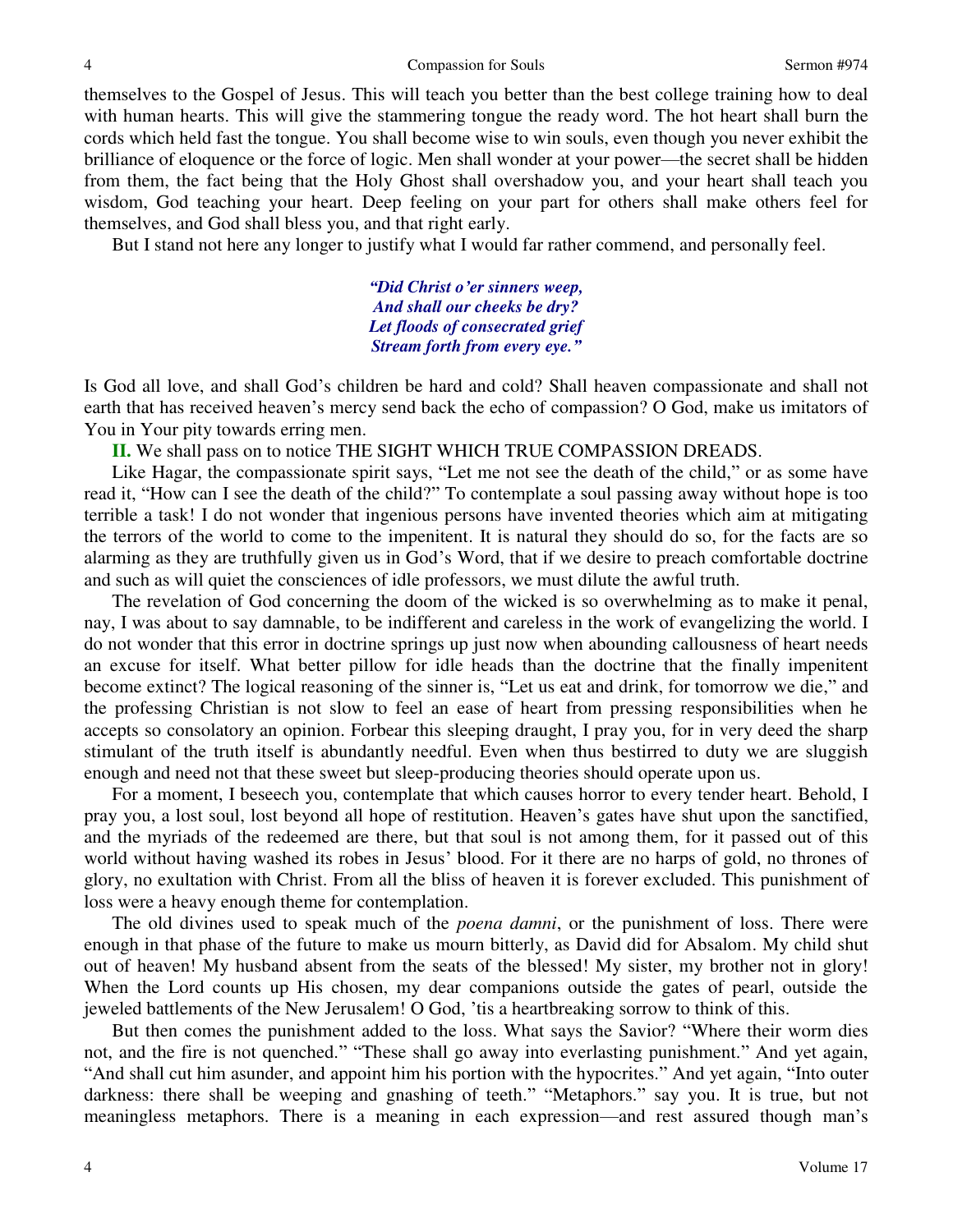metaphors sometimes exaggerate, God's never do. His symbols everywhere are true. Never is there an exaggeration in the language of inspiration. Extravagances of utterance! He uses them not. His figures are substantial truth.

Terrible as the scriptural emblems of punishment are, they set forth matters of undoubted fact, which if a man could look upon this day, the sight might blanch his hair, and quench his eye. If we could hear the wailings of the pit for a moment, we should earnestly entreat that we might never hear them again. We have to thank God that we are not allowed to hear the dolorous cries of the lost, for if we did they would make our life bitter as gall. I cast a veil over that which I cannot paint. Like Hagar, I cannot bear to look at the dread reality which it breaks my heart to think upon.

How all this gathers intensity, when it comes to be our own child, our own friend. Hagar might perhaps have looked upon a dying child, but not upon her dying Ishmael. Can you bear now to think for a moment of the perdition of your own flesh and blood? Does not your spirit flinch and draw back with horror instinctively at the idea of one of your own family being lost? Yet, as a matter of stern fact, you know that some of them will be lost if they die as they are now living. At God's right hand they cannot stand unless they are made new creatures in Christ Jesus. You know it, do not try to forget it.

It will greatly add to your feeling of sorrow if you are forced to feel that the ruin of your child or of any other person may have been partly caused by your example. It must be a dreadful thing for a father to feel, "My boy learned to drink from me. My child heard the first blasphemous word from his father's lips." Or mother, if your dying daughter should say, "I was led into temptation by my mother's example." What a grief will this be!

O parents converted late in life, you cannot undo the evil which you have already done. God has forgiven you, but the mischief wrought in your children's characters is indelible, unless the grace of God step in. I want you to seek after that grace with great earnestness. As you must confess that you have helped to train your child as a servant of sin, will you not long to see your evil work undone before it ends in your child's eternal destruction?

If we shall have to feel that the ruin of any of our friends or relations is partly occasioned by our own personal neglect of religion, it will cause us bitter pangs. If our example has been excellent and admirable in all respects, but we have forgotten the Lord and His Christ, it will have been none the less injurious to men's souls. I sometimes think that these examples are the very worst in their effect. Immoral, ungodly men can hardly work the same measure of mischief as moral but unchristian men. I will tell you why.

The ungodly quote the orderly life of the moralist as an argument that there can be goodness apart from Christianity, and this often helps men to rest satisfied apart from Christ Jesus. And what, O moralist, though you never taught your child a vice, if you taught it unbelief, and if your example helped to harden its heart in bold rebellion against God! Ah, then, how will you blame yourself when you are converted, or curse yourself if both you and your child perish.

Dear friends, it makes a terrible addition to the sight of a soul being lost if we have to feel we were under responsibility concerning it and have been in any measure unfaithful. I cannot bear the idea of any of my congregation perishing, for in addition to the compassion I hope I feel, I am influenced by a further additional consideration, for I am set as a watchman to your souls. When any die, I ask myself, "Was I faithful? Did I speak all the truth? And did I speak it from my very soul every time I preached?"

John Walsh, the famous Scotch preacher, was often out of bed in the coldest night, by the hour together, in supplication, and when someone wondered that he spent so many hours upon his knees, he said, "Ah, man, I have three thousand souls to give account of in the day of judgment, and I do not know but what it is going very ill with some of them."

Alas! I have more than that to give account of, and well may I cry to God that I may not see you perish. O may it never be that you shall go from these pews to the lowest hell. You, too, my fellow Christians, have your own responsibilities, each one in your measure—your children, your school classes, your servants, ay, and your neighbors, for if you are not doing any good, and do not assume any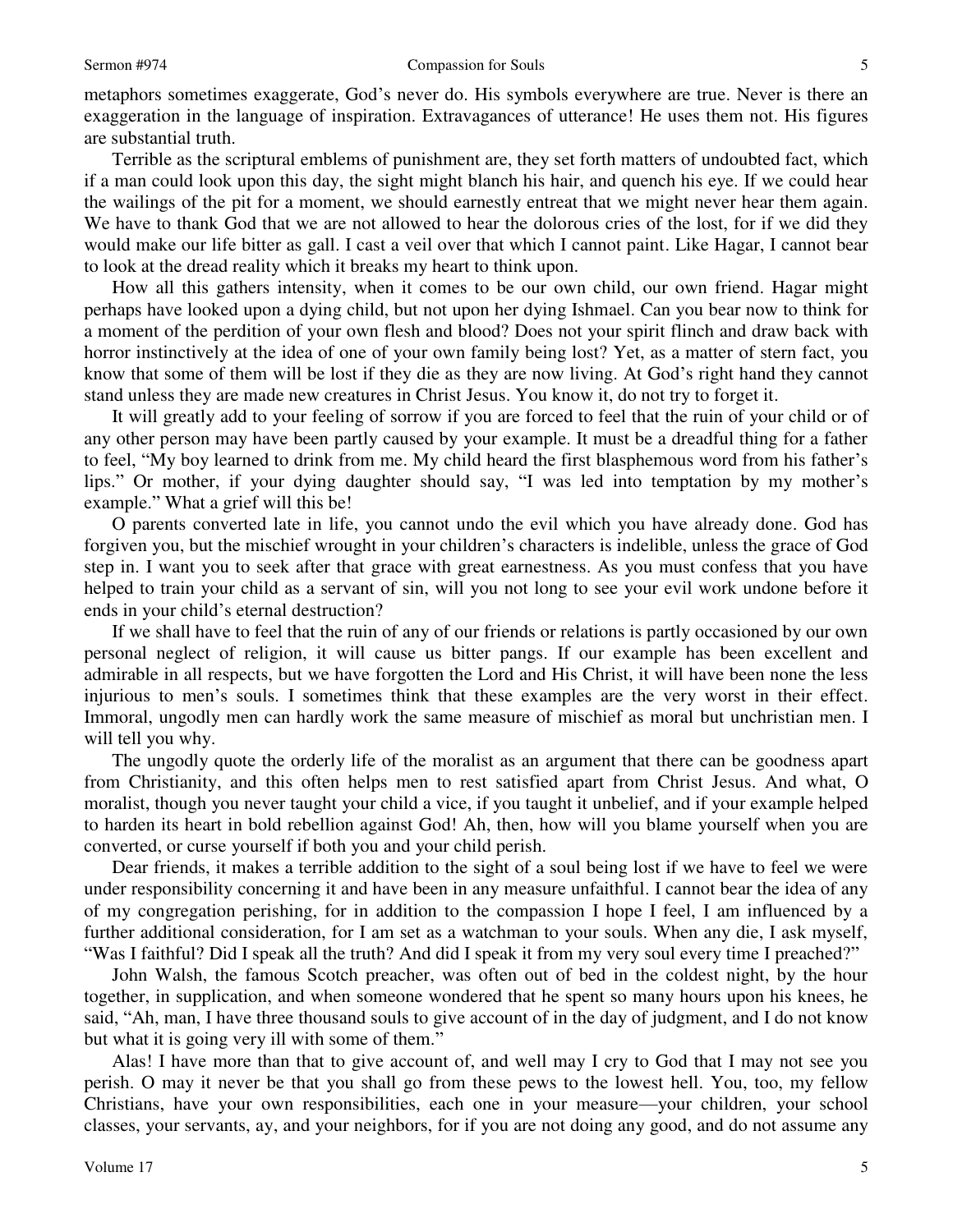responsibility towards the regions in which you dwell, that responsibility rests upon you none the less. You cannot live in a district without being responsible to God for doing something towards the bettering of the people among whom you reside. Can you endure it then, that your neighbors should sink into hell? Do not your hearts long for their salvation?

Is it not an awful thing that a soul should perish with the Gospel so near? If Ishmael had died, and the water had been within bow shot, and yet unseen till too late, it had been a dreadful reflection for the mother. Would she not have torn her hair with double sorrow? And yet many of you are being lost with the Gospel ringing in your ears. You are perishing while Christ is lifted up before you. You are dying in the camp through the serpent's bite, though the brazen serpent is yonder before your eyes. And with many tears we cry to you, "Look unto Jesus Christ and live!"

Ah, woe is me, woe is me, if you perish when salvation is brought so close home to you. Some of you are very near the kingdom of God. You are very anxious, very concerned, but you have not believed in Jesus. You have much that is good, but one thing you lack. Will you perish for lack of only one thing? A thousand pities will it be if you make shipwreck in the harbor's mouth and go to hell from the gates of heaven.

We must add to all this the remembrance that it is not one soul which is lost, but tens of thousands are going down to the pit of hell. Mr. Beecher said in one of his sermons, "If there were a great bell hung high in heaven which the angels swung every time a soul was lost, how constantly would its solemn toll be heard." A soul lost! The thunder would not suffice to make a knell for a lost spirit. Each time the clock ticks a soul departs out of this world, perhaps oftener than that, and out of those who make the last journey, how few mount to the skies? What multitudes descend to endless woe! O Christians, pull up the sluices of your souls, and let your hearts pour out themselves in rivers of compassion.

**III.** In the third place, I said I would speak upon COMPASSION FOR THE SOULS OF MEN— THE TEMPTATION IT MUST RESIST.

We must not fall into the temptation to imitate the example of Hagar too closely. She put the child under the shrubs and turned away her gaze from the all too mournful spectacle. She could not endure to look, but she sat where she could watch in despair. There is a temptation with each one of us to try to forget that souls are being lost.

I can go home to my house along respectable streets, and naturally choose that way, for then I need not see the poverty of the lowest quarters of the city. But am I right if I try to forget that there are Bethnal Greens, and Kent Streets, and such like abodes of poverty? The close courts, the cellars, the crowded garrets, the lodging houses—am I to forget that these exist? Surely the only way for a charitable mind to sleep comfortably in London is to forget how one half of the population lives, but is it our object to live *comfortably?* Are we such brute beasts that comfort is all we care for, like swine in their sty?

Nay, brethren, let us recall to our memories the sins of our great city, its sorrows and griefs, and let us remember also the sins and sorrows of the wide, wide world, and the tens of thousands of our race who are passing constantly into eternity. Nay, look at them! Do not close those eyes! Does the horror of the vision make your eyeballs ache? Then look until your heart aches too, and your spirit breaks forth in vehement agony before the Lord.

Look down into hell a moment. Open wide the door. Listen, and listen yet again. You say you cannot, it sickens your soul. Let it be sickened, and in its swooning let it fall back into the arms of Christ the Savior and breathe out a cry that He would hasten to save men from the wrath to come. Do not ignore, I pray you, what does exist. It is a matter of fact that in this congregation many are going down to hell, that in this city there are multitudes who are hastening as certainly to perdition as time is hastening to eternity. It is no dream, no fiction of a fevered brain that there is a hell. If you think so, then why dare you call yourselves Christians?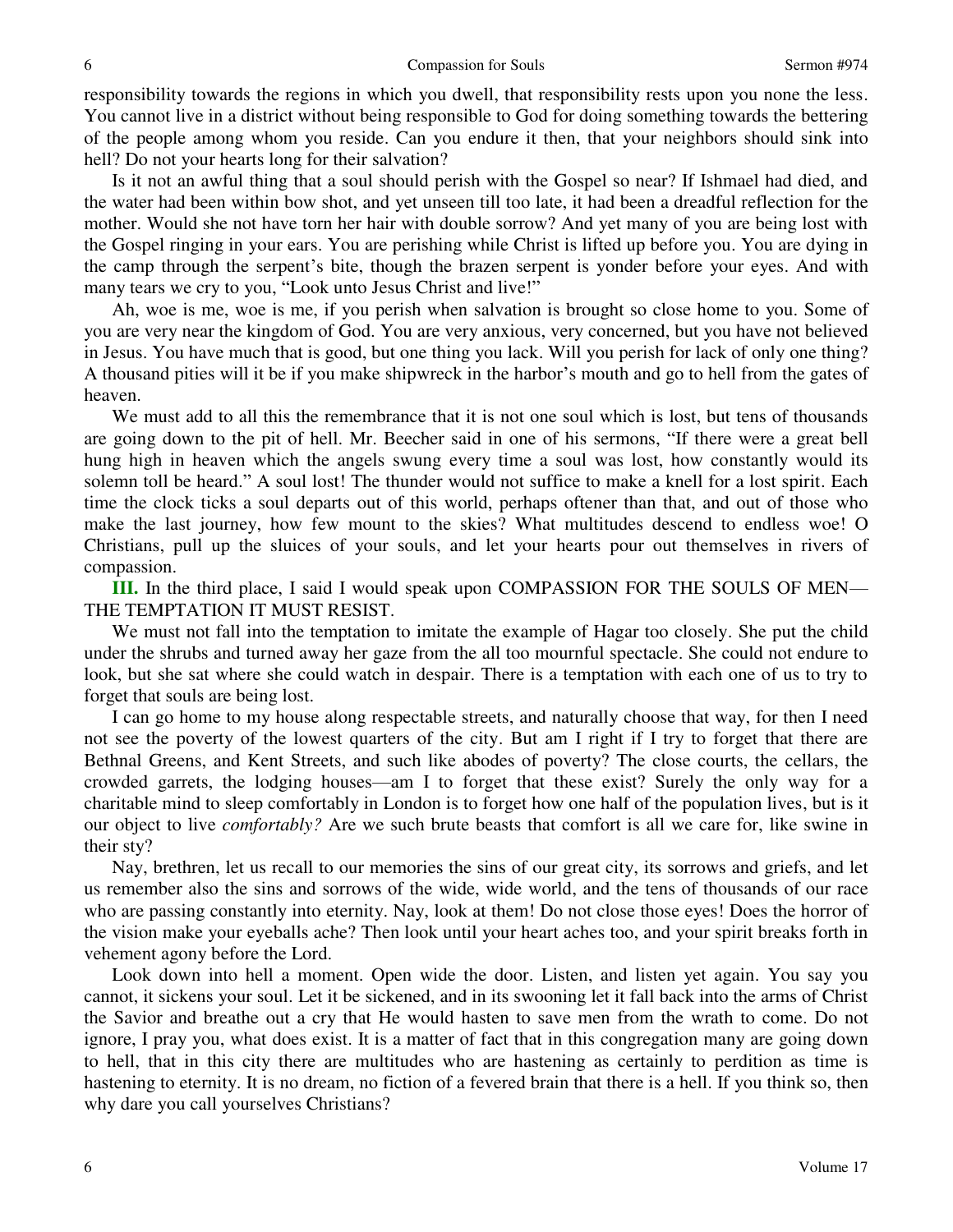### Sermon #974 Compassion for Souls

Renounce your Bible, renounce your baptism, renounce your profession if one spark of honesty remains in you. Call not yourselves Christians when you deny the teaching of your Master. Since assuredly there is a dreadful hell, shut not your eyes to it, put not the souls of your fellows away among the shrubs, and sit not down in supineness. Come and look, come and look, I say, till your hearts break at the sight.

Hear the cries of dying men whose consciences are awakened too late. Hear the groans of spirits who are feeling the sure consequences of sin, where sin's cure will never avail them. Let this stir you, my brethren, to action—to action immediate and intense. You tell me I preach dreadful things. Ay, and they are wanted, they are wanted. Was there ever such a sleepy age as this? Were there ever such sleepy persons as ourselves? Take heed lest you take sad precedence of all others in the accusations of conscience, because knowing the Gospel, and enjoying it, you nevertheless use so little exertion in spreading it abroad among the human race. Let us shun the temptation which Hagar's example might suggest.

**IV.** I will now speak upon THE PATH WHICH TRUE COMPASSION WILL BE SURE TO FOLLOW. And what is that?

First of all, *true pity does all it can*. Before Hagar sat down and wept, she had done her utmost for her boy. She had given him the last drop from the water bottle. She had supported his tottering footsteps. She had sought out the place under the shrubs where he might be a little sheltered. She had laid him down gently with soothing words, and then, but not till then, she sat herself down.

Have we done all that it is possible for us to do for the unconverted around us? There are preventable causes of men's ruin. Some causes you and I cannot touch, but there are some we ought at once to remove. For instance, it is certain that many perish through ignorance. It ought never to be that a soul should perish of ignorance within a mile of where a Christian lives. I would even allot a wider area in regions where the people dwell not so thickly. It should at least be the resolve of each Christian, "Within this district where I live, as far as my ability goes, everybody shall know the Gospel by some means or other. If I cannot speak to each one, I will send something for him to read. It shall not be said that a man lost his way forever because he had no Bible. The Holy Ghost alone can lead men into the truth, but it is my part to put the letter of the Word before all men's eyes."

Prejudice, too, is another preventable cause of unbelief. Some will not hear the Gospel, or listen to it, because of their notions of its sternness, or of the moroseness of its professors. Such a prejudice may effectually close their hearts. Be it yours to remove it. Be kind to the ungodly. Be loving, be tender, be affable, be generous to them, so that you may remove all unnecessary antipathy to the Gospel of Jesus. Do them all the good you can for their bodies, that they may be the more likely to believe in your love towards their souls. Let it be said by each one here, "If a soul perishes, I, at least, will have done all in my power to reclaim it."

But what next does compassion do? Having done all it can, it sits down and weeps over its own feebleness. I have not the pathos wherewith to describe to you the mother sitting there and pouring out her tears and lifting up her plaintive voice over her child. The voice of a broken heart cannot be described, it must be heard*.* But ah! there is wonderful power with God in the strong crying and tears of His people. If you know how to weep before the Lord, He will yield to tears what He will not yield to anything besides.

O you saints. compassionate sinners, sigh and cry for them. Be able to say, as Whitefield could to his congregation, "Sirs, if you are lost, it is not for want of my weeping for you, for I pour out my soul day and night in petitions unto God that you may live." When Hagar's compassion had wailed itself out, she looked unto God, and God heard her. Take care that your prayers are abundant and continuous for those who are dying without hope.

And then what else does Hagar teach us? She stood there ready to do anything that was needful after the Lord had interposed. The angel opened her eyes. Until then she was powerless, and sat and wept, and prayed, but when he pointed to the well, did she linger for a minute? Was she unprepared with the bottle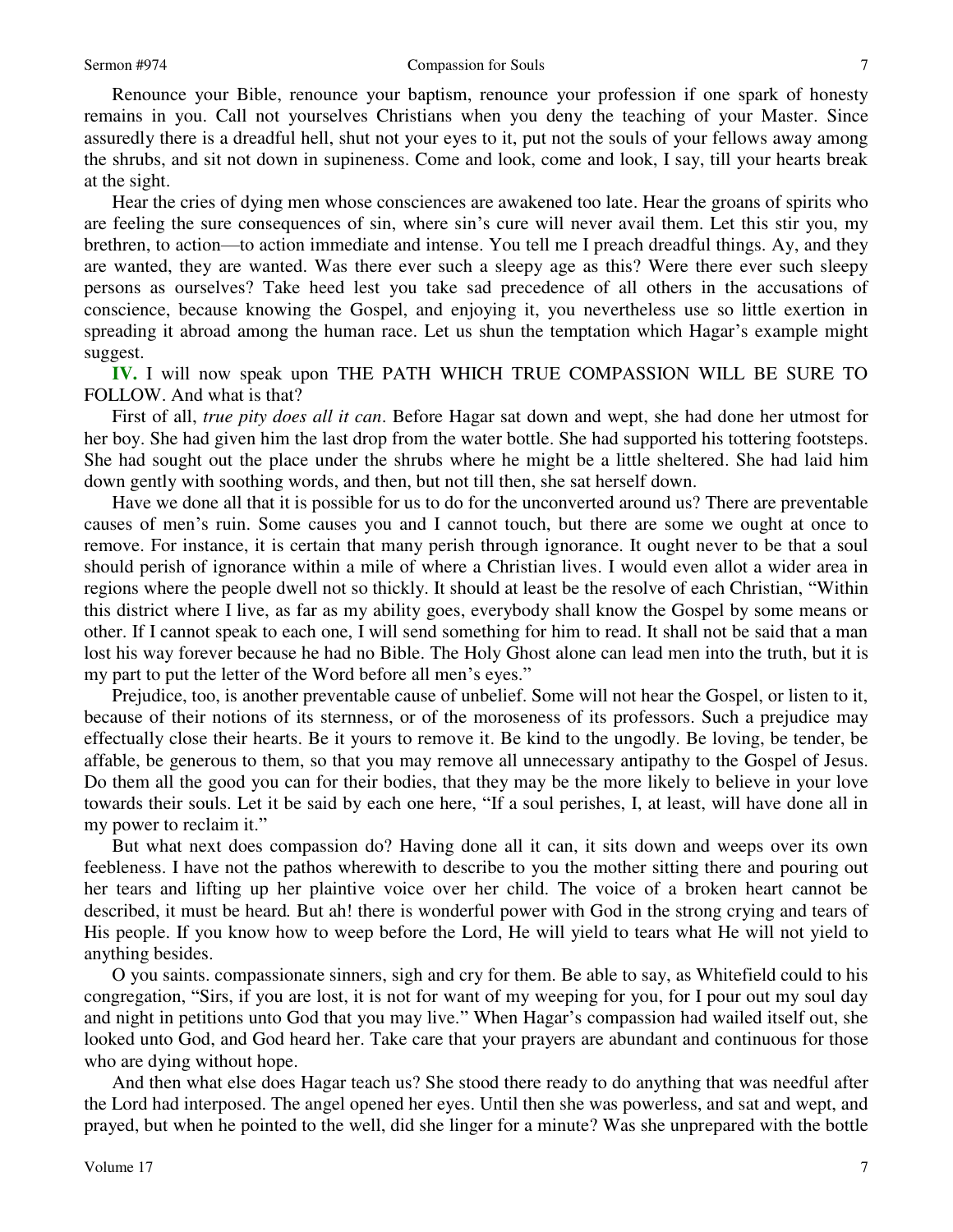wherewith to draw water? Did she delay to put it to her child's lips? Was she slack in the blessed task? Oh, no! With what alacrity did she spring to the well. With what speed did she fill the bottle. With what motherly joy did she hasten to her child and give him the saving draught!

And so I want every member here to stand ready to mark the faintest indication of grace in any soul. Watch always for the beginning of their conversion, be ready with the bottle of promise to carry a little comfort to their parched lips. Watch with a mother's earnestness. Watch for the opportunity of doing good to souls. Yearn over them, so that when God shall work, you shall work with Him *instantly*, and Jesus shall not be hindered because of your carelessness and want of faith. This is the path which the true Christian should pursue. He is earnest for souls, and therefore he lays himself out for them. If we did really know what souls are, and what it is for them to be cast away, those of us who have done very little or nothing would begin to work for Christ directly.

It is said in old classic story that a certain king of Lydia had a son who had been dumb from his birth, but when Lydia was captured, a soldier was about to kill the king, when the young man suddenly found a tongue and cried out, "Soldier, would you kill the king?" He had never spoken a word before, but his astonishment and fear gave him speech. And I think if you had been dumb to that moment, if you indeed saw your own children and neighbors going down into the pit, you would cry out, "Though I never spoke before, I will speak now. Poor souls, believe in Christ, and you shall be saved." You do not know how such an utterance as that, however simple, might be blessed.

A very little child once found herself in company with an old man of eighty, a fine old man who loved little children, and who took the child upon his knee to talk to it. The little one turning round to him said, "Sir, I have a grandpa just like you, and my grandpa loves Jesus Christ, does you?" He said, "I was eighty-four years of age, and had lived always among Christian people, but nobody ever thought it worth his while to say as much as that to me."

That little child was the instrument of the old man's conversion. So have I heard the story. He knew he had not loved the Savior, and he began to seek Him, and in his old age he found salvation. If as much as that is possible to a child, it is possible to you. O dear brother, if you love Jesus, burst the bonds of timidity, or it may be of supineness. Snap all fetters, and from this day feel that you cannot bear to think of the ruin of any soul and must seek its salvation if there be in earth or heaven ways and means by which you can bring a blessing to it.

**V.** But I must close, and the last point shall be THE ENCOURAGEMENT WHICH TRUE COMPASSION FOR SOULS WILL ALWAYS RECEIVE.

First take the case in hand. The mother compassionated, God compassionated, too. You pity, God pities. The motions of God's Spirit in the souls of His people are the footfalls of God's eternal purposes about to be fulfilled. It is always a hopeful sign for a man that another man prays for him. There is a difficulty in getting a man to hell whom a child of God is drawing towards heaven by his intercessions. Satan is often defeated in his temptations by the intercession of the saints.

Have hope, then, that your personal sense of compassion for souls is an indication that such souls God will bless. Ishmael, whom Hagar pitied, was a lad about whom promises had been made large and broad. He could not die. Hagar had forgotten that, but God had not. No thirst could possibly destroy him, for God had said he would make of him a great nation. Let us hope that those for whom you and I are praying and laboring are in God's eternal purpose secured from hell, because the blood of Christ has bought them, and they must be the Lord's. Our prayers are ensigns of the will of God. The Holy Spirit leads us to pray for those whom He intends effectually to call.

Moreover, those we pray for, we may not know it, but there may be in their souls at this time a stirring of divine life. Hagar did not know that her son was praying, but God did. The lad did not speak, but God heard his heart cry. Children are often very reticent to their parents. Often and often have I talked with young lads about their souls, who have told me that they could not talk to their fathers upon such matters. I know it was so with me. When I was under concern of soul, the last persons I should